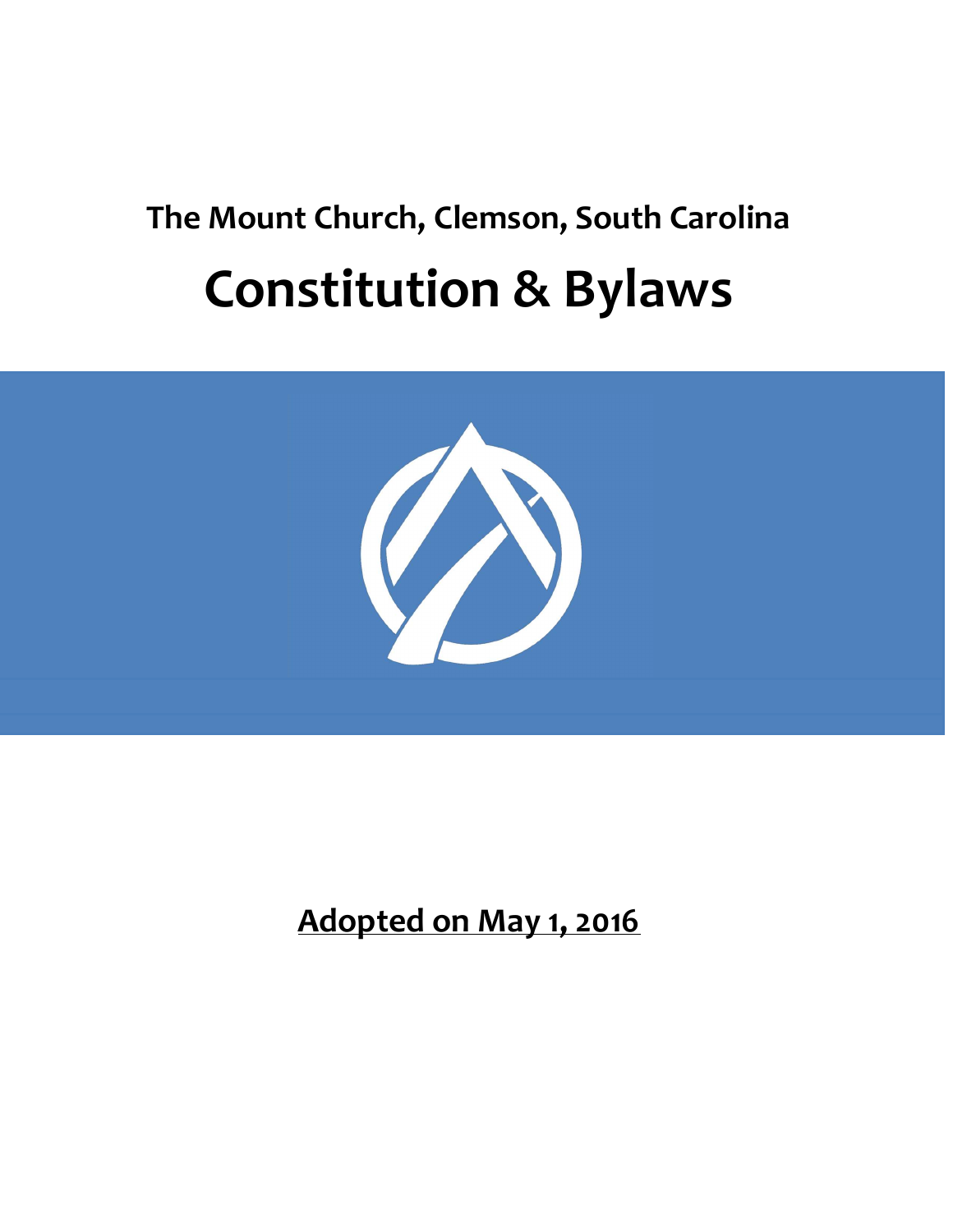## **CONSTITUTION**

## Article I – Name and Affiliation

#### 1.01 – Legal Name

The name of this corporation is Mount Tabor Baptist Church of Clemson, Pickens County, South Carolina. This corporation will be further referred to in this constitution as the "church." The church will do business as "The Mount Church" or "The Mount."

## 1.02 – Location of Office

- 1.02.A The principal office for business transactions of the church is 827 Old Greenville Hwy, Clemson, South Carolina 29631; this office is located in Pickens County.
- 1.02.B The elders of the church shall have full power and authority to change the principal office from one location to another. The secretary will record any change in the location of the principal office.
- 1.02.C The elders of the church shall have power and authority to establish other offices at any place or places where the church is qualified under applicable law to conduct its business.

#### 1.03 – Affiliations

- 1.03.A The Church is autonomous and maintains the right to govern its own affairs, independent of denominational control. Recognizing, however, the benefits of cooperation with other churches in the fulfillment of its purposes, the Church may voluntarily affiliate with other churches and conventions by a simple majority of the Membership.
- 1.03.B As such, the church currently cooperates and financially supports the Southern Baptist Convention, the South Carolina Baptist Convention, and the Piedmont Baptist Association in Easley, SC.

#### 1.04 -- Non-profit Status

The Church is a nonprofit corporation under the laws of the state of South Carolina. Federal tax exemption is granted under Internal Revenue Code 501(c)(3).

#### 1.05 – Dissolution and Mergers

In the event of a voluntary dissolution of the church, the net assets of the church shall be distributed to one or more non- profit organizations. The distribution will be in accordance with a simple majority of the elders as defined in the church's bylaws. In the event of a merger of the church with another church, then the net assets of the church shall be contributed to the surviving entity.

## Article II – Articles of Faith

#### 2.01 – Mission

The purpose of this body shall be to provide regular opportunities of public worship, to nurture its members through a program of Christian education, to channel its offerings to the support of the Lord's Kingdom, and preach and propagate among all people the gospel of the Revelation of God through Jesus Christ as Savior and Lord.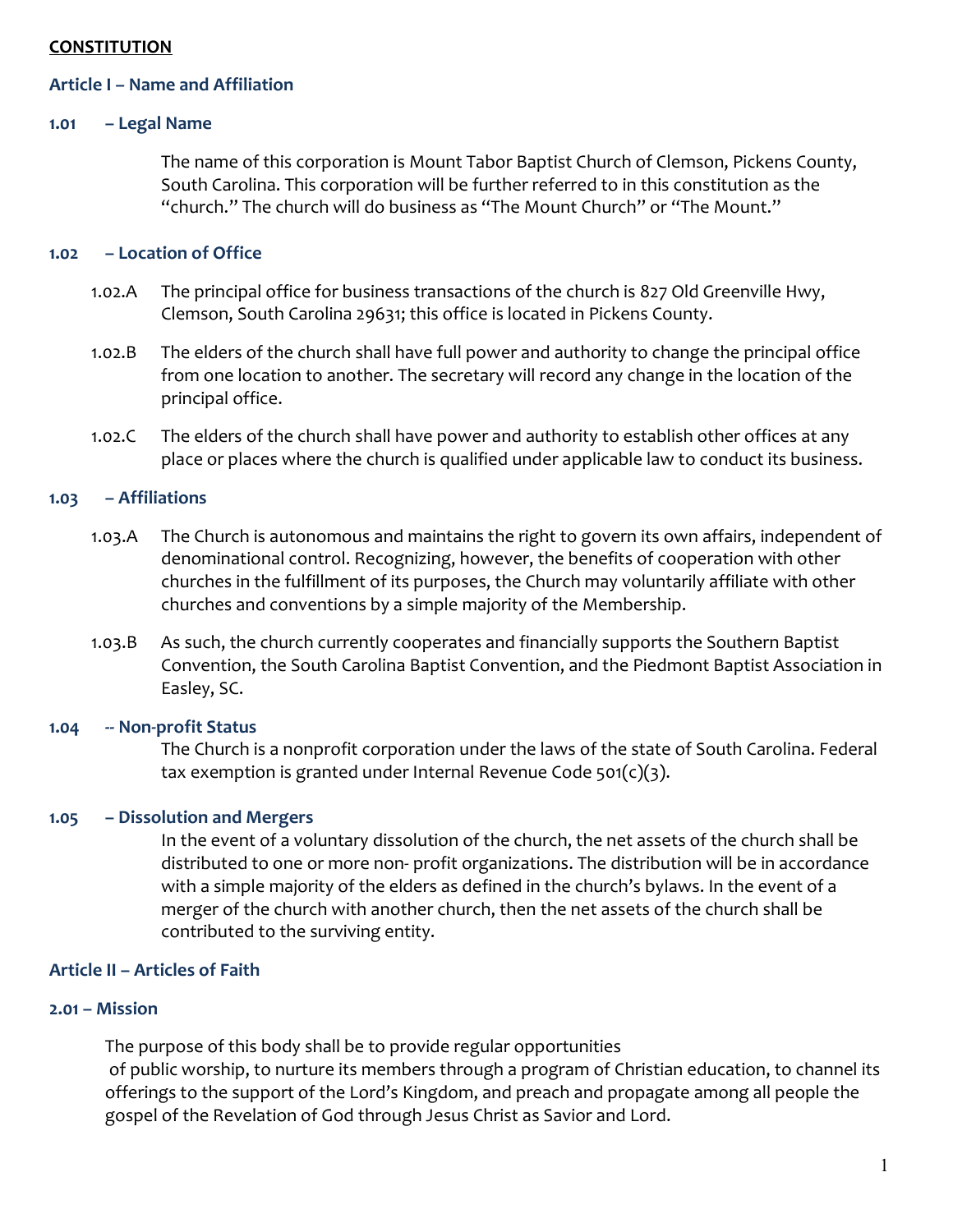### 2.02 – Statement of Belief

## 2.02.1 Statement of Biblical Authority

At the center of Christian faith and practice stands the belief that God has spoken to the world in the person and work of Jesus Christ, which is accurately and authoritatively revealed in the Christian Bible ("the Bible," "Scripture" or "the Scriptures"). The Bible is the inspired, inerrant and sufficient Word of God and is thus the ultimate authority for life, faith and morals. Though the various theological statements of the Church reflect succinct summaries of biblical boundaries, it is the Bible itself to which we are in ultimate submission.

Members have the responsibility and opportunity to engage Elders and Church staff on areas of theological disagreement. However, membership carries with it the implicit understanding that the Elders shall function as the interpretive authority on biblical meaning for the purpose of application Church doctrine, practice, policy and discipline.

## 2.02.2 Statement of Basic Belief

The following Statement of Basic Belief represents the core orthodox beliefs of the Church from a biblical and historical perspective. While Church Members are not required to fully understand or articulate all aspects of the Statement of Basic Belief, the explicit rejection of any part of it disqualifies one from membership in The Mount Church. Revisions to the Statement of Basic Belief in order to more clearly align to Scripture shall be at the sole discretion of the Elders, with the understanding that such changes will be communicated to the Members of the Church.

## We believe...

- The Scriptures are true, authoritative and sufficient (Ps 19:7-11; 2 Tim 3:16; 2 Pet 1:20-21).
- There is only one God (Deut 6:4; Is 46:9-10; Jhn 17:3, 1 Cor 8:4:-6; 1 Tim 2:5).
- The Father is God. The Son is God. The Holy Spirit is God. The Father is neither the Son nor the Holy Spirit. The Son is neither the Father nor the Holy Spirit. The Holy Spirit is neither the Father nor the Son (Gen 1:26; Ps 45:6-7; 110:1; Matt 3: 13-17; 28: 17-20; 1 Cor 12:4-6).
- I am, along with all humanity (Christ excluded), by birth and action a sinner (Genesis 6:5; Psalm 51:5; Jeremiah 17:9; Romans 3:23; 5:8, 12-21, 7:18; Ephesians 2:1-3).
- The deserved penalty for sin is death, both physical and spiritual (Genesis 2:15-17; Genesis 3:19, Romans 5:12; 6:23, James 1:14-15).
- Jesus Christ is the eternal Son of God, was born of a virgin and is both fully God and fully human (Matthew 1:20; Luke 2:52; John 1:1-4, 14; Colossians 1:15-20; Hebrews 1:1-3).
- Jesus Christ died as my substitute to pay the penalty for my sin (John 1:29; 10:1-18, Romans 5:8, 1 Corinthians 15:1-4; 2 Corinthians 5:21; Galatians 1:4; 1 Peter 3:18).
- Jesus Christ physically rose from the dead (Matt 28:1-20; Mk 16:1-8; Lk 24:1- 53; Jhn 1:20-21:25; 1 Corinthians 15:12-34).
- Jesus Christ physically ascended into heaven and will one day physically return (John 14:3; Acts 1:11; 1 Thessalonians 4:16; Hebrews 9:28; 1 John 3:2; Revelation 1:7).
- There will be a future physical resurrection of the dead. Those who trust in Jesus Christ alone will be raised to eternal reward. Those who have not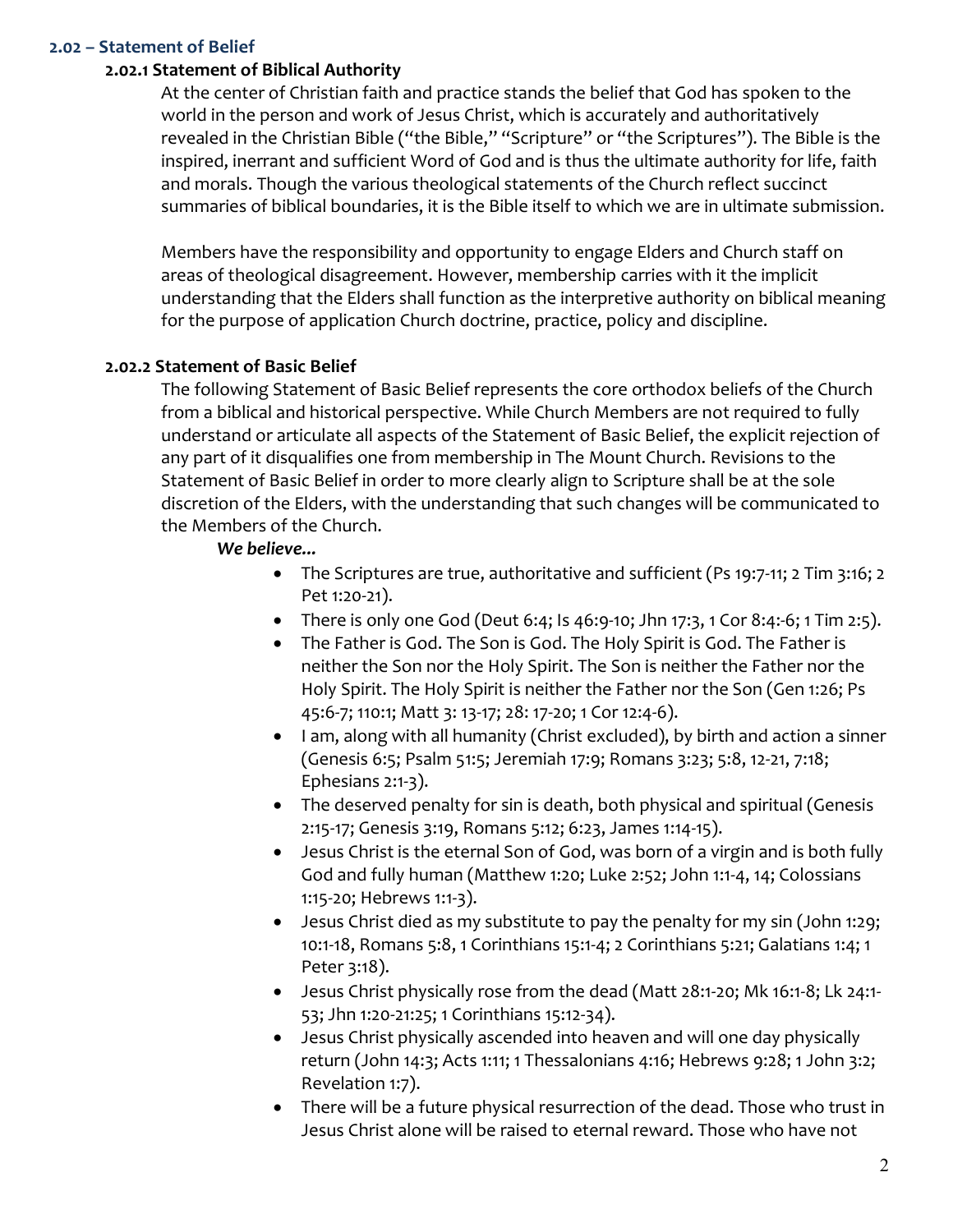trusted in Jesus Christ will be raised to eternal punishment (Matthew 25:31-46; John 5:28-29; Acts 24-15).

 Only by trusting in the person and work of Jesus Christ alone can I be reconciled to God and experience true life and joy (Jhn 3:18, 14:6; Acts 4:12; Rom 3:21-26; 1 Timothy 2: 5-6).

#### 2.02.3 Statement on Marriage and Sexuality

The Church's Statement on Marriage and Sexuality does not provide grounds for bigotry, bullying, or hate, as we fully believe that every person must be afforded compassion, love, kindness, respect and dignity, regardless of his or her lifestyle. Hateful and harassing behavior or attitudes directed toward any individual are to be repudiated as sinful and are not in accordance with the Scriptures nor the doctrines of the Church.

It is the biblical position that marriage involves the union of one man and one woman in permanent sacred fidelity. Though various cultures and customs have evolving definitions of marriage, it is God alone who has ultimate authority to prescribe and describe the marital relationship (Genesis 2:24, Matthew 19:1-9, Mark 10:1-12).

Furthermore, sexual intimacy is only properly exercised and pursued within the confines of this marital relationship. Sexual immorality, defined as any sexual activity outside of the boundaries of the sacred marital relationship between one man and one woman, is clearly and expressly prohibited by the Lord (Matthew 15:19, 1 Corinthians 6:9-11, 1 Thessalonians 4:3, Hebrews 13:4).

As a consequence, the Church regards any and all forms of sexual immorality, including adultery, sex outside of marriage (fornication), homosexual behavior, bisexual conduct, bestiality, incest, pornography or even lustful intent toward such, as sinful and ultimately unsatisfying. Moreover, the Church also regards as sinful the intent or desire to alter one's biological sex to a different sex. Since the body is a creation of God, the Church holds sexual identity to be biologically determined, and associated gender norms are to be observed as appropriate to biblical standards. Disagreement with one's biological sex only leads to spiritual confusion and emotional chaos (Genesis 1:27, Romans 1:26-32, 1 Corinthians 6:9-11).

In order to preserve the function and integrity of the Church as the local Body of Christ, and to provide a biblical example to the Church Members and the community, it is imperative that all persons employed by the Church in any capacity or united to the Church in membership should abide by and agree to this "Statement on Marriage and Sexuality" and conduct themselves accordingly.

Though sinful sexual expression is egregious (as is all sin), the gospel provides redemption and restoration to all who confess and forsake their sin, seeking mercy and forgiveness through Jesus Christ (1 Corinthians 6:9-11, Ephesians 2:1-10, Titus 3:3- 7). Furthermore, there is a difference between temptation and unrepented sin. Jesus was tempted in all ways as we are, yet He never sinned. Members, employees, volunteers and attendees of the Church wrestling with all manner of sexual temptation will find a Church ready to point them to Jesus and join with them to fight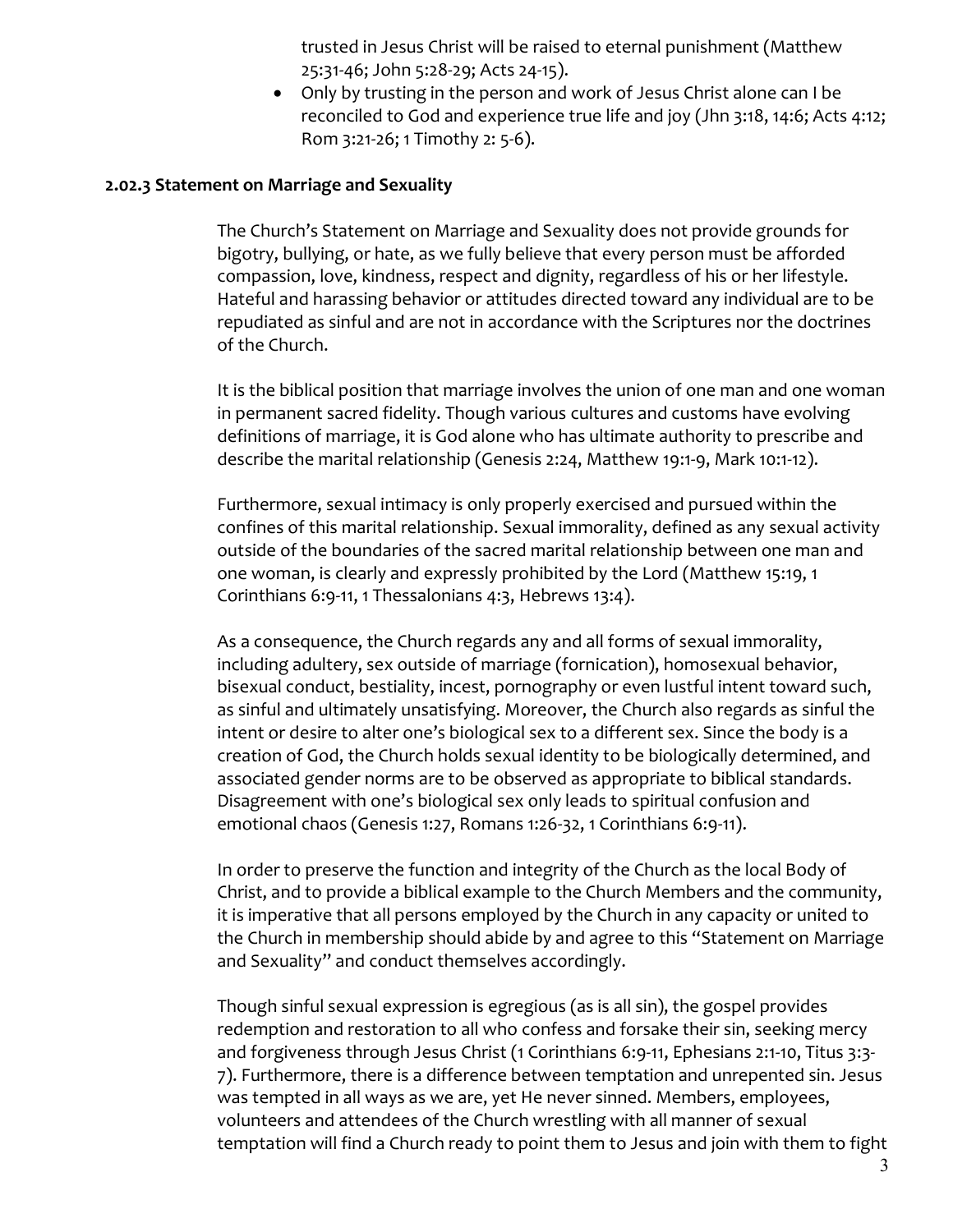for their obedience to Christ. Jesus called the weary and heavy-laden to Himself. As a church desiring to follow Christ fully, the Church will be a safe place for men and women fighting sexual temptations of all kinds. For those fighting temptation and repenting of sin, the Church will provide love, care and direction (Matthew 11:28-30, 1 Corinthians 10:13, Hebrews 2:17-18, Hebrews 4:14-16).

This document specifically gives the Elder board the right and authority to prohibit acts or omissions, including but not limited to (a) permitting any Church assets or property, whether real property, personal property, intangible property, or any property or asset of any kind that is subject to the direction or control of the Church, to be used in any manner that would be—or, in the sole determination of the Elders, could be perceived by any person to be— inconsistent with this Statement on Marriage and Sexuality; and (b) permitting any Church facilities to be used by any person, organization, corporation, or group that would or might use such facilities to convey, intentionally or by implication, what might be perceived as a favorable impression about any definition of marriage other than that contained in this Section.

The Church's Statement on Marriage and Sexuality is based upon God's will for human life as conveyed to us through the Scriptures, upon which this Church has been founded and anchored, and this shall not be subject to change through popular vote; referendum; prevailing opinion of Members or the general public; influence of or interpretation by any government authority, agency, or official action; or legal developments on the local, state, or federal level.

## Article III – Meetings

3.01 Public Worship- Meetings for public worship shall be held at such times and places as may be provided for under the direction of the Elders.

3.02 Church Business Meetings- The Senior Pastor and/or the Elders shall have the authority to call a Church business meeting or special meetings as needed.

3.02.1 Annual Meetings Spring Membership Meeting Fall Membership Meeting

3.02.2 Notification of Meeting

## Article IV – Notification of Meetings

#### 4.01 – Notice Required

All special meetings (a special meeting is a meeting outside the normal annual meeting schedule) should be announced two weeks prior.

The only exception to the two Sunday notification is if the Senior Pastor and/or Elders feel that an item is too pressing to wait

All notifications should be made in multiple ways to ensure clarity and communication. (social media, email, postcards, and verbal announcements from stage are all acceptable forms)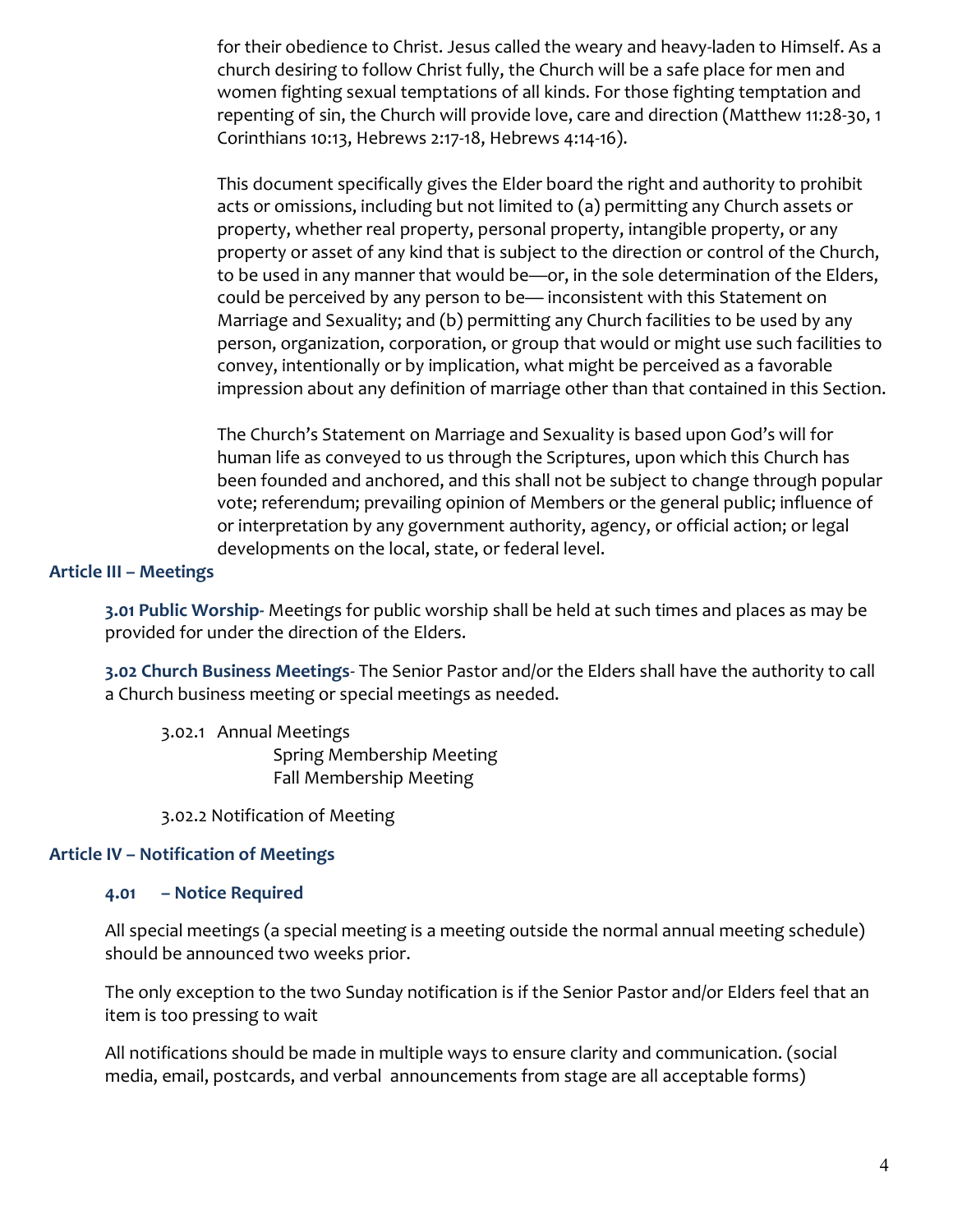## BYLAWS

## Article I – Membership

## 1.06 – Requirements

- 1.06.1 Membership within the Church is first predicated on one becoming a genuine follower of Jesus Christ through having responded by faith by the drawing of the Holy Spirit to the message of the gospel. In addition, Members shall have completed all of the requirements of membership as defined by the Elders; and Members shall have signed the Church Membership Covenant, as it is revised, amended or restated from time to time, thus committing themselves to the responsibilities therein assigned.
- 1.06.2 The Mount Church will offer a "Watch Care" membership to individuals and families that have reasons to retain their membership in another church. While the Membership Covenant will still apply these Watch Care Members will not have voting rights with The Mount Church.

## 1.07 Responsibilities

1.07.1 Membership within a local church carries both privileges and responsibilities. Members of the Church are held accountable to the responsibilities of general Christian obligations comprehensively though not exhaustively outlined within the Church's Membership Covenant. These responsibilities include praying for and pursuing both corporate health and individual holiness.

> In signing the Membership Covenant, Members attest that they have completed the membership process as instructed, read the Membership Covenant, and are willingly covenanting:

- to submit to the authority of the Scriptures as the final arbiter on all issues (Ps 119; 2 Tim 3:14- 17; 2 Pet 1:19-21).
- to pursue the Lord Jesus Christ through regular Bible reading, prayer, fellowship and practice of spiritual disciplines (Lk 18:1; Acts 17:11; 1 Cor 9:24-27; Eph 5:1-21; 1 Thess 5:12-22).
- to follow the command and example of Jesus by participating in the ordinances prescribed to His Church:
	- o by being baptized after conversion and by regularly remembering and celebrating the person and work of Christ through communion
- to steward the resources God has given each Member, including time, talents, spiritual gifts and finances. This stewardship includes regular financial giving, service and participation in community that is sacrificial, cheerful and voluntary (Matt 25:14-30; Rom 12:1-2; 2 Cor 8-9; 1 Peter 4:10-11).
- by God's grace through the power of the Holy Spirit, to walk in holiness in all areas of life as an act of worship to Jesus Christ (1 Peter 1:13-16, 4:1-3).
- Members should strive to put certain attitudes and actions to death while stirring and stimulating love and good deeds through the Spirit. Below are a few examples of actions addressed in the Scriptures:
	- o Members will practice complete chastity unless married and, if married, complete fidelity within heterosexual and monogamous marriage. Complete chastity and fidelity means, among other things, that regardless of a Member's marital status, such Member will pursue purity and abstain from sexually immoral practices such as adultery, homosexuality, premarital sex and pornography (Romans 13:11-14; 1 Corinthians 6:15-20, 10:8; Ephesians 5:3; 1 Thessalonians 4:1-8; Hebrews 13:4).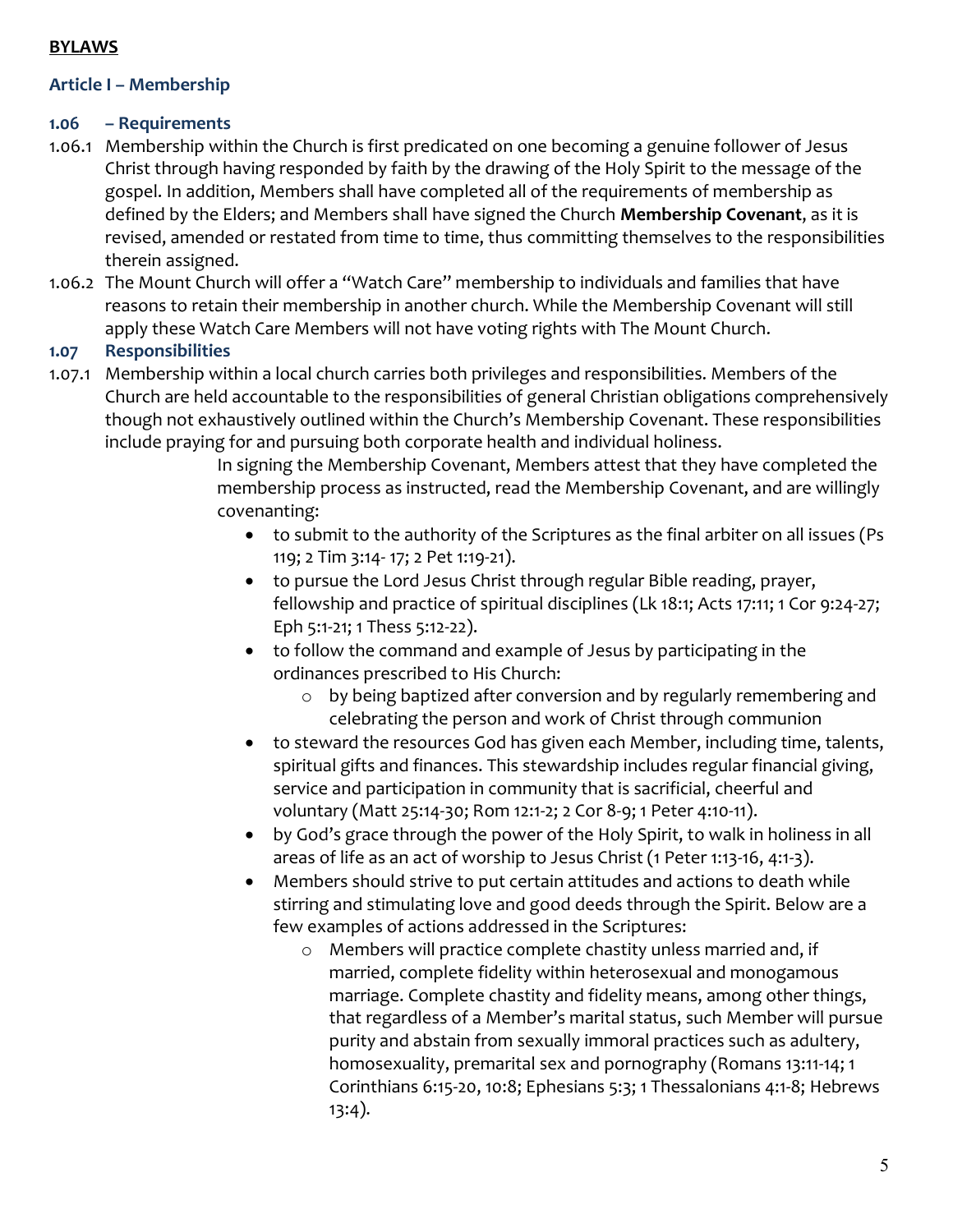- o Each Member will seek to preserve the gift of marriage and agree to walk through the steps of marriage reconciliation with The Mount Church before pursuing divorce from his or her spouse (Matt 19:1-12; Mk 10:1-12; Lk 16:18; 1 Cor 7:10- 11; 6).
- o Members will refrain from illegal drug use, drunkenness, gossip and other sinful behavior as the Bible dictates (Rom 1:28- 32, 13:13; Gal 5:19- 21; Eph 5:18; James 3:3-18).
- o to take seriously the responsibility of Christian freedom, especially actions or situations that could present a stumbling block to another (1 Corinthians 8:1-13).
- to submit to the discipline of God through His Holy Spirit by:
	- o following the biblical procedures for church discipline where sin is evident in another, the hope of such discipline being repentance and restoration.
	- o receiving righteous and loving discipline as explained in Article IV of these Bylaws when approached biblically by fellow believers (Ps. 141:5; Matt. 18:15-20; 1 Cor. 5:9-13; Heb. 12:5-11).
	- o to do the following when the Member sins:
		- confess the sin to God and to fellow believers and repent and seek help to put the sin to death (Romans 8:13; Colossians 3:5; James 5:16; 1 John 1:6-10).
- to submit to the Elders and other appointed leaders of the Church and diligently strive for unity and peace within the Church (Ephesians 4:1-3; Hebrews 13:17; 1 Peter 5:5).
- to do the following should I leave the Church for righteous reasons:
	- o to notify the appropriate staff member.
	- o to seek another church with which I can carry out my biblical responsibilities as a believer.

## 1.08 Voting by Members

- 1.08.1 The Members of the Church shall vote on the matters of;
	- (a) the annual operating budget;
	- (b) the calling of a Senior Pastor or Ministerial staff member
	- (c) any loan that exceeds ten percent (10%) of the current, annual Church operating budget;
	- (d) disposition of substantially all of the Church's assets;
	- (e) merger or dissolution of the Church;
	- (f) any proposed change to these Bylaws that would reduce, revoke or
	- otherwise attenuate a right granted to the Members in the then-current Bylaws; and
		- (g) other actions deemed major and extraordinary by the Elders.
- 1.08.2 The time, place, and nature of upcoming votes will be communicated to the Church at least twentyone days in advance (when possible see 3:02:2) and Church Members shall have an opportunity to submit questions, comments and concerns (fourteen days prior to meeting), which will be considered by the Elders on a case-by-case basis. Voting shall take place during annual or special business meetings as determined in the sole discretion of the Senior Pastor and/or the Elders. A quorum of twenty-five per cent of the membership of the church shall be required to transact affairs of the church; however, in the absence of a question put at the time of meeting as to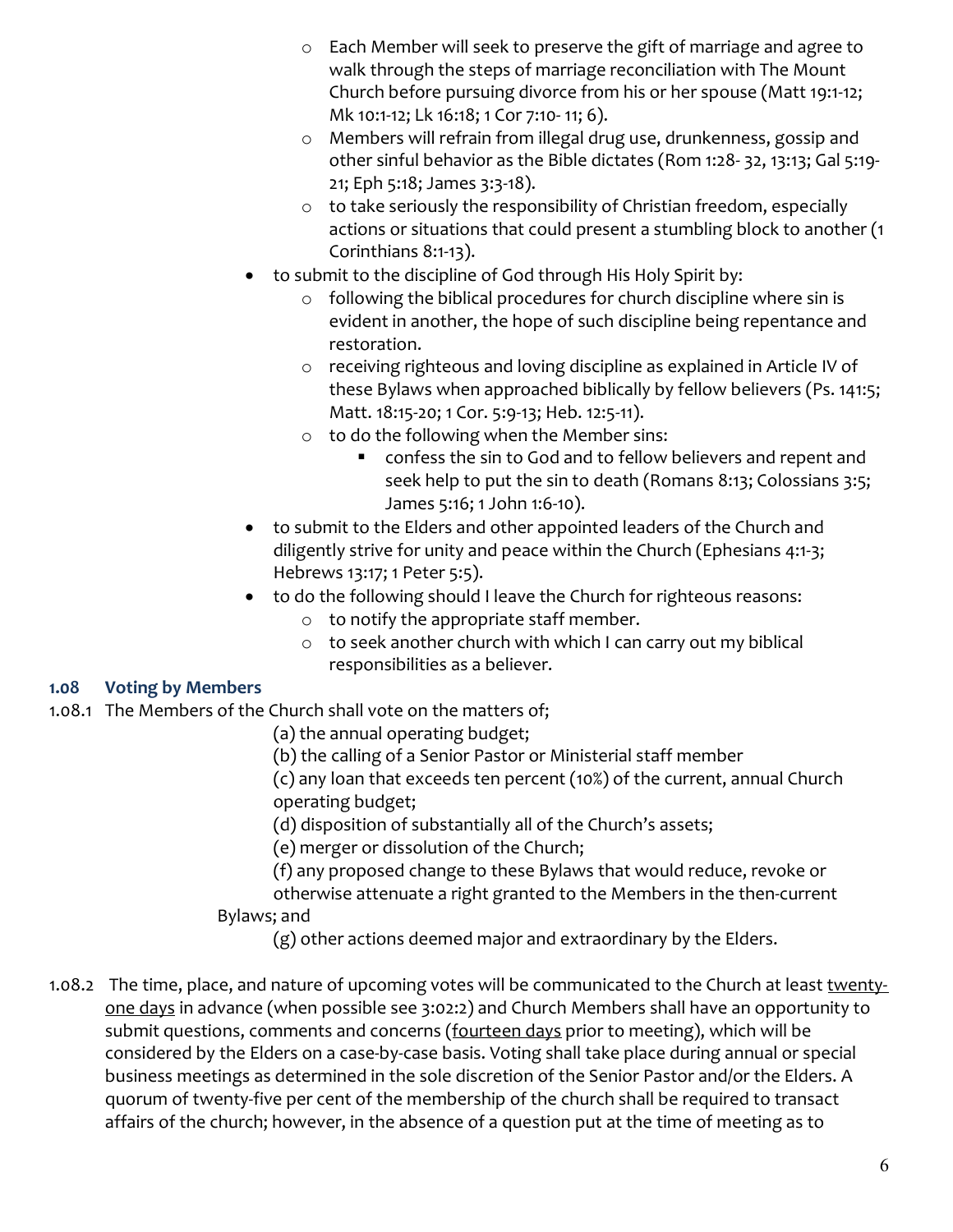presence of a quorum, it shall be assumed that a quorum did, in fact, exist. Only Church Members (16 years old and up) shall be permitted to vote on any matter. A simple majority, defined as a result greater than 50% when the number of affirmative votes are divided by the number of total votes cast, shall constitute a simple majority. Voting results shall be communicated to Church Members not later than thirty days following such vote.

## 1.09 Formal Dispute Resolution

Members shall refrain from filing lawsuits against the Church and seek resolution through Institute for Christian Conciliation (www.peacemaker.net), or similar faithbased mediation and arbitration group. In keeping with 1 Corinthians 6:1-8, all formal disputes, other than those which are subject to the jurisdiction of the Elders in which may arise between any Member of the Church and the Church itself, or between any Member of the Church and any Elder, employee, volunteer, agent, or other Member of this Church, shall be resolved by mediation, and if not resolved by mediation, then by binding arbitration under the procedures and supervision of the Rules of Procedure for Christian Conciliation, Institute for Christian Conciliation, or similar faith-based mediation and arbitration group. In the event that the Institute for Christian Conciliation ceases to exist members are advised to contact the Pediment Baptist Association or the South Carolina Baptist Convention

If a dispute may result in an award of monetary damages that could be paid under a Church insurance policy, then use of the conciliation, mediation, and arbitration procedure is conditioned on acceptance of the procedure by the liability insurer of the Church and the insurer's agreement to honor any mediation, conciliation or arbitration award up to any applicable policy limits. The mediation, conciliation, and arbitration process is not a substitute for any disciplinary process set forth in these Bylaws, and shall in no way affect the authority of the Church to investigate reports of misconduct, to conduct hearings, or to administer discipline of Members.

## 1.10Membership Renewal and Removal

Membership is reviewed and renewed on a periodic basis. Members can be removed through;

(a) failure to renew their membership,

- (b) voluntary resignation of membership by one in good standing,
- (c) death, or
- (d) a decision by the Elders as a result of the disciplinary process.
	- Any members involved in a formal disciplinary process that desires to voluntarily resign their membership will be considered to have left "not in good standing"

## Article II – Church Directors, Officers, Staff, and Deacons

## 2.01 – Directors – Elders

2.01.a – Definition

The overall policy, control, direction and management of the ministry, operations and finances of the Church shall be vested in the Elder body. The Elders are designated as the directors of this corporation as the term is defined and used in the SC Code  $\S$  33-8-101 (2015). Subject to the provisions and limitations of the 2015 South Carolina Code of Laws Title 33 CHAPTER 8, any limitations in the Articles of Incorporation and these Bylaws, all corporate powers shall be exercised by or under the direction of the Elders. As used throughout these Bylaws, the terms " Elders," "Elder body" and "Elder board" are used interchangeably to mean a quorum of Elders acting in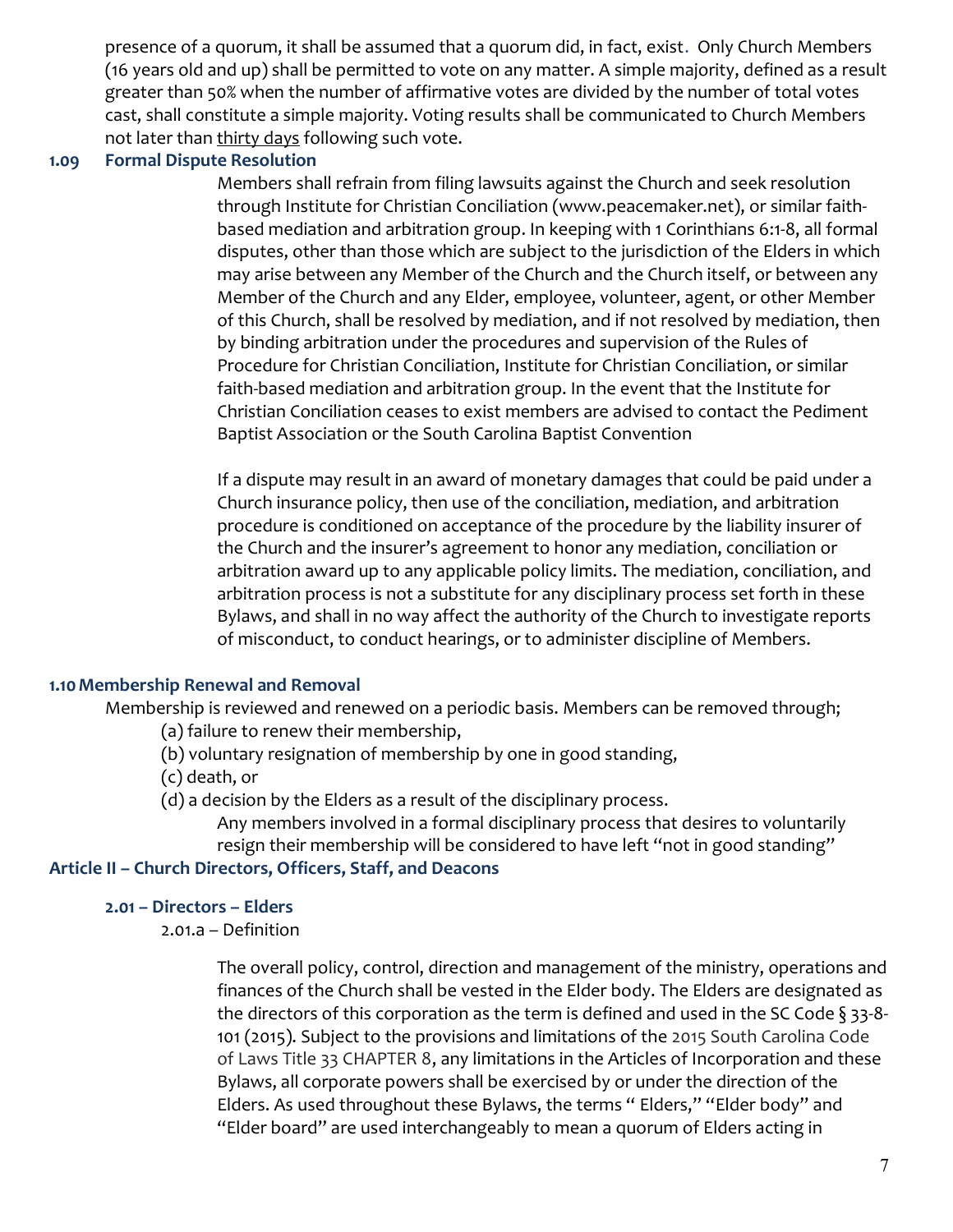accordance with the details within this document.

The Elder board, until changed by amendment of the Articles of Incorporation or these Bylaws, such number of additional Elders as may from time to time be nominated and elected in accordance with these Bylaws, provided that the total number of Elders shall not be less than five (5). We will consider five (5) Elders to be a plurality. The Elder board shall include at least one Vocational Elder, as such position is defined below. If for any reason the Elder board does not include at least one Vocational Elder then the Elders shall begin the process outlined below to restore the required composition.

The Elder board must either have a majority base of Lay Elders or the appropriate number of Vocational Elders must take a non-voting roll until Lay majority is reached. (see 2.01.i)

Elders are entrusted with the governance of the Church, leading the Church from a centralized vantage point. The Elder board's oversight includes, but is not limited to, teaching, protecting, leading, disciplining, equipping and caring for the corporate Church body and its individual Members as well as the oversight of all ministry, operations and finances of the Church. The Elders are also responsible for being obedient to the Scriptures in the doctrine of the Church, establishing the overall vision of the Church and appointing new Elders.

## 2.01.b – Senior/Lead Pastor

The Senior/Lead Pastor shall serve as the Chief Elder within the Elder Body. As be regarded as "first among equals" for the Elder board. He will carry the highest level of responsibility for the welfare and oversight of the church.

- 1. The pastor shall be an ex-officio member of all organizations, departments, and committees.
- 2. The pastor may call a special meeting of the church, Deacons, or committee according to the procedures outlined in this Constitution.
- 3. The pastor shall conduct worship services on stated and special occasions, administer the ordinances, minister to members of the church and community, and perform duties that pertain to that office.
- 4. The pastor shall have special charge of the pulpit ministry of the church and shall provide guest speakers when he is absent. Guest speakers will be asked to sign The Mount Church's Statement of Basic Belief
- 5. The pastor shall preside at all corporate meetings of the church except as otherwise provided in this document.
- 6. The pastor shall be the administrative head of the church, supervising the ministerial staff of the church, providing oversight and serving with the Elders, and cooperating with the Deacons and other ministers in the performance of their duties.
- 7. The pastor shall work in conjunction with the Elders, staff, and Deacons such that the business and financial operations of the church are efficiently accomplished.
- 8. The pastor shall not incur or approve non-budget expenses exceeding 5% of the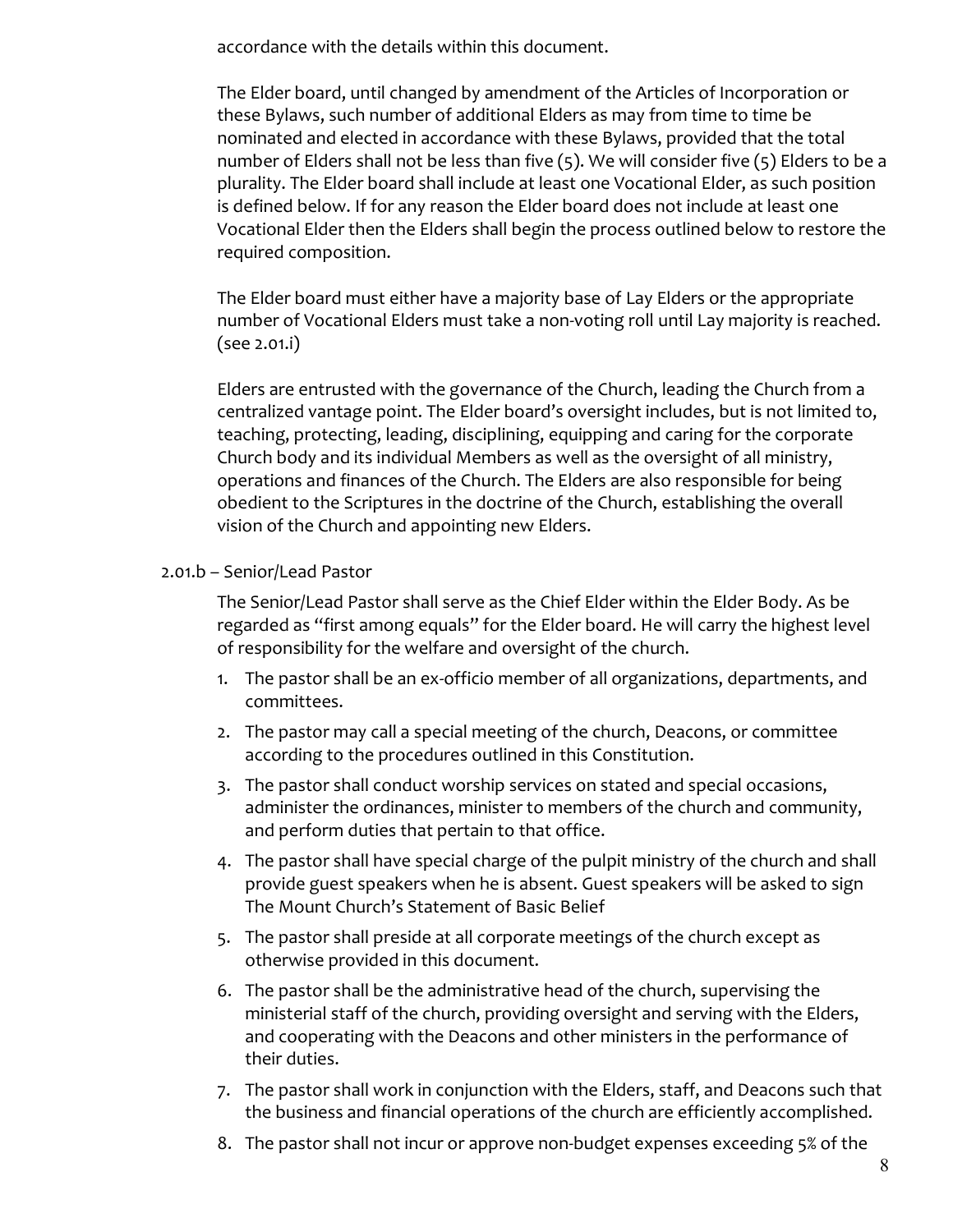annual budget unless authorized by the Elders.

## 2.01.b.1 --Tenure

The pastor shall be called by this church to serve indefinitely. This relationship may be dissolved at the request of either the pastor or the church.

## 2.01.b.2 -- Resignation of the Pastor

When the termination of the pastor's church ministry occurs at the request of the pastor, a written resignation shall be presented to the Elder Board. The terms of the resignation including desired effective date, benefit considerations, and other obligations shall be determined by consultation between the Pastor and the Elders. The Elders shall recommend to the church the terms of the resignation and any financial obligations and shall notify the Pastor by letter of such.

## 2.01.b.3 -- Disciplinary Process

- 1. No disciplinary action shall occur until sincere, conscientious and diligent attempts have been made to arrive at a God-honoring resolution between the parties in question based on Matthew 18:15-17.
- 2. Based on a simple majority vote of the Elders, any disciplinary action shall be clearly stated to the Pastor and provided in writing by a group of no less two Elders
- 3. The Elders may seek a mediator from outside the church, preferably through the local Baptist association, to aid when needed.
- 4. If the Pastor will not accept admonishment and if the problem cannot be resolved, and based upon a majority decision of the Elders, a special business meeting called a "session of the church" and membership shall be called.
- 5. The special business meeting shall be announced two week prior to its occurrence (see 3:02:2). In the meeting, a special moderator designated by the Elders shall conduct the business of the church. Any grievances shall be specifically declared and all parties shall be given the opportunity to address any charges put forth.
- 6. The church, gathered in session, will follow the declaration of grievances with a vote to continue with charges against the Senior Pastor or to dismiss the charges.
- 7. If there is a motion made in session for reconciliation a reconciliation plan will be prepared and presented to the church for its approval no later than 2 weeks in a called church business meeting.

## 2.o1.b.4 --Dismissal of the Pastor

- 1. When the termination of the Senior Pastor's ministry occurs at the initiative of the Elders and the church, a recommendation for the termination shall originate from a simple majority vote of the Elders. The Elders shall notify the pastor in writing of their decision and of the impending session meeting of the church members.
- 2. The Elders shall make the recommendation for termination within the session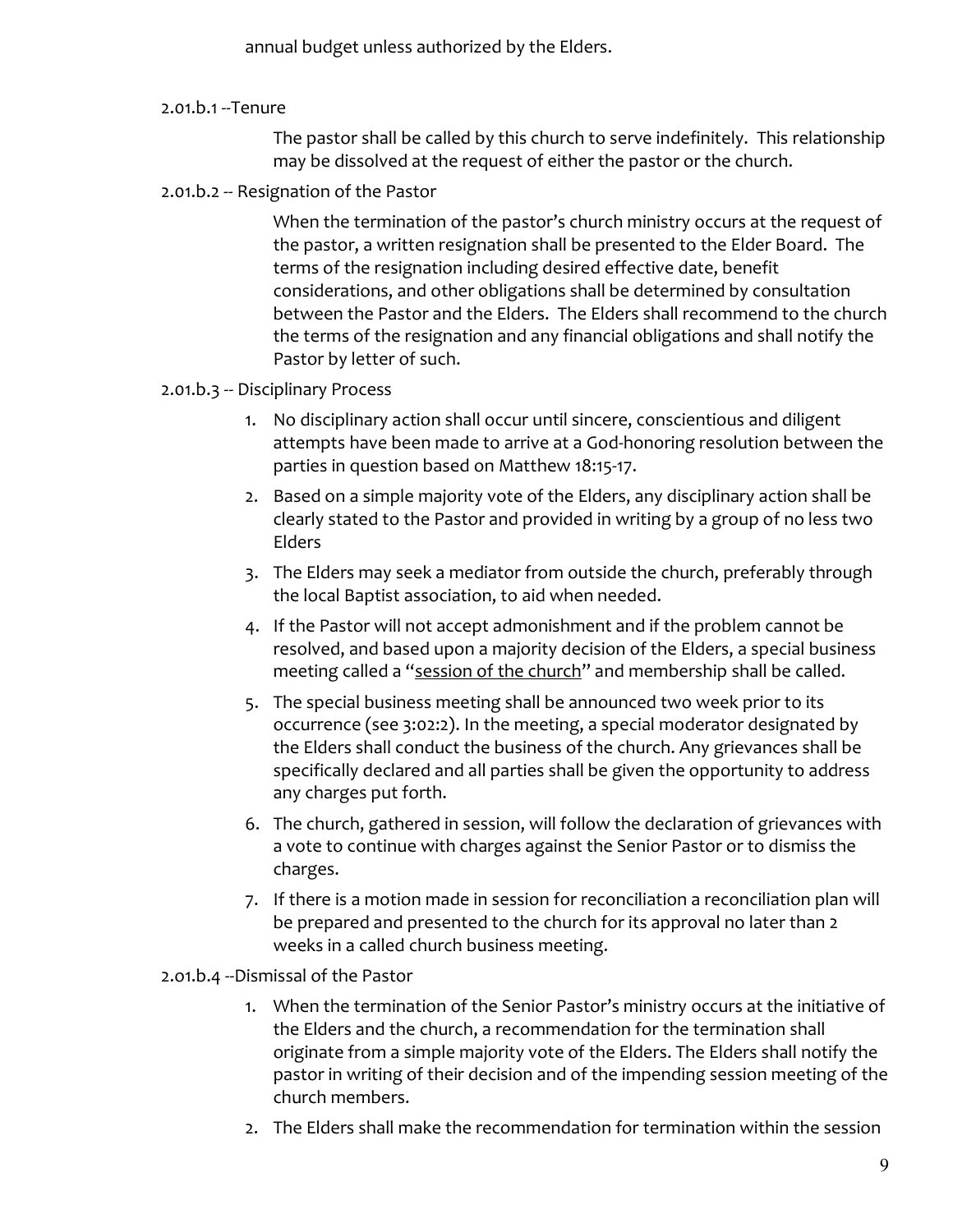meeting called for this purpose following a regular Sunday morning service. The Elders shall arrange a pulpit speaker and the Pastor may be present, at his option, during the Sunday morning service.

- 3. The church membership shall be notified of this special business meeting given at least one Sunday notice in writing, email, and verbal announcement. The dismissal vote shall be by secret ballot with an affirmative vote of twothirds (2/3) of church members present and voting required to dismiss the Pastor.
- 4. The terms of the termination including desired effective date, benefit considerations, and other obligations shall be determined by the Elders and must be approved by membership vote. The Elders in turn will notify the pastor in writing within five (5) days.
- 5. In the absence of a Senior/Lead Pastor
	- a. The Elders will procure guest preachers and/or fill the pulpit until a Transitional/Interim Pastor can be located. (see 2.01.b.4)
	- b. The Elders will also formulate a pay structure for this Transitional Leader.
	- c. The Membership must approve the Transitional Pastor candidate by a simple majority vote.

## 2.01.c – Qualifications

The minimum qualifications for Elders shall not be less than those listed in 1 Timothy 3:1-7 and Titus 1:6-9, including without limitation the requirement that Elders be men. In addition to the minimum qualifications given in Scripture, Elders must be Members who fully subscribe to Church's Articles of Faith and are actively involved in the ministry of the Church. The Elders may at any time create, alter, amend, or restate resolutions establishing additional qualifications outside of those listed in the above scriptures.

Elders must have been a member of The Mount Church for four (4) years prior to applying and must be at least thirty (30) years of age.

We believe that limiting the office of Elder to men both honors biblical teaching and the unity of the home. God has given men a different responsibility than women. The responsibility is to serve as the spiritual head of the home. (Eph 5:22-24, Col. 3:18, Titus 2:1,4-5) Therefore, the Scripture only designates men in the position of Elder. This teaching calls men to step up and be the spiritual leaders at church and at home, and protects the unity of the marital relationship.

## 2.01.d – Duties

The duties of the Elders shall include, but not be limited to, leading the Church to fulfill the purposes of the Church. The Elder board, as a group, shall supervise all employees of the Church; the Vocational Elders, as individuals, shall supervise those employees reporting to them hierarchically within the Church staff. The Elders may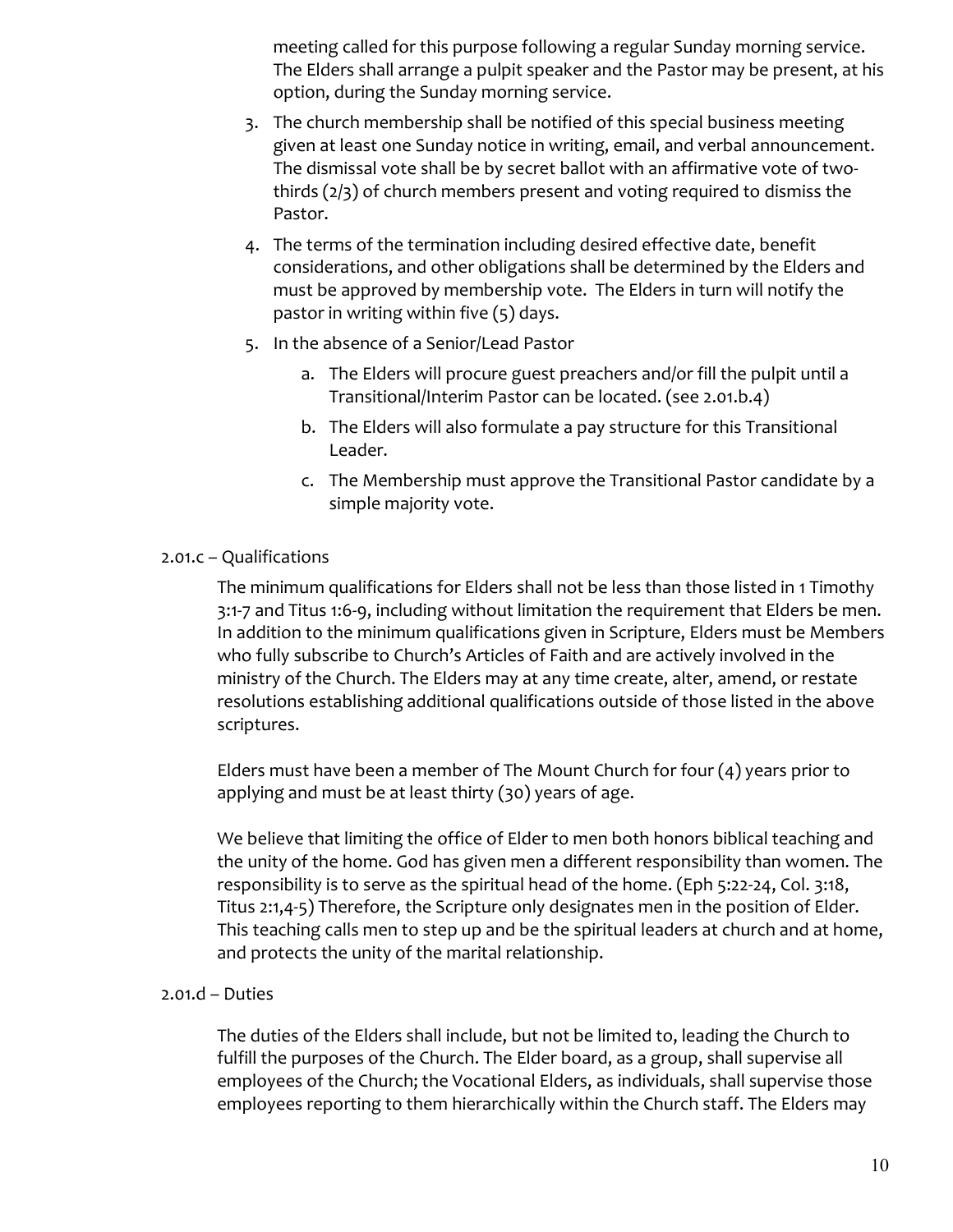delegate to Church employees any and all duties and responsibilities the Elders deem reasonable, subject to the rights, if any, of the person under contract of employment.

The Elders of the Church shall vote on the matters of (a) appointment of any Elder, (b) doctrinal issues, (c) removal of any Elder, and (d) other actions deemed major and extraordinary by the Elders. Elder votes on any matter may be communicated to the Church at the sole discretion of the Elders, other than a vote on the appointment of any Elder, which shall follow the procedure outlined below.

The Elders shall make the final determination in regards to any ecclesiastical questions. The Elders shall be the express and final arbiter of ecclesiastical polity, religious doctrine, and questions of Church property, and shall make the final decision with respect to any other matter that shall arise concerning the Church, its internal workings, and its governance in every respect, consistent with these Bylaws. In deciding such matters, the Elders shall use the standards of: (a) the best spiritual, financial, and operating interests of the Church in light of the Bible and the tenets of faith of the Church; and (b) the furtherance of the religious purposes of the Church as discerned by the Elders according to the teachings of the Bible.

#### 2.01.e– Selection and Term of Office

The Elders shall have the sole authority to confirm new Elders candidates. A man must be confirmed by the membership as an Elder by a 75 percent vote after he has been tested and proven to meet the qualifications stated above. The Elders may appoint a committee or group to vet Elder candidates and report its findings to the Elder body. The Elders may also receive recommendations for Elder candidates from Church Members.

The proposed appointment of any Elder shall be communicated to the Church at least twenty-one (21) days in advance and Church Members shall have an opportunity to submit questions, comments and concerns, which will be considered by the Elders on a case-by-case basis. Confirmation and appointment of a new Elder shall be at the sole and final discretion of the existing Elders and effectuated upon their simple majority.

Once a man is appointed to the Elder body as a Lay Elder, he is expected to serve in this capacity for a minimum of five years, but no more than eight years per turn. Elders may be re-appointed after a one-year absence from the Elder body by a vote of the Elders.

To resign from the Elder body, an Elder shall notify, in writing, the Senior Pastor. The Senior Pastor, working with the resigning Elder shall determine the most fruitful and edifying way to notify the remaining Elders and the Church Members. A vacancy in the Elder body because of death, resignation, removal or any other cause shall be filled only in the manners prescribed in these Bylaws. Such vacancies may be filled as they occur.

#### 2.01.f – Removal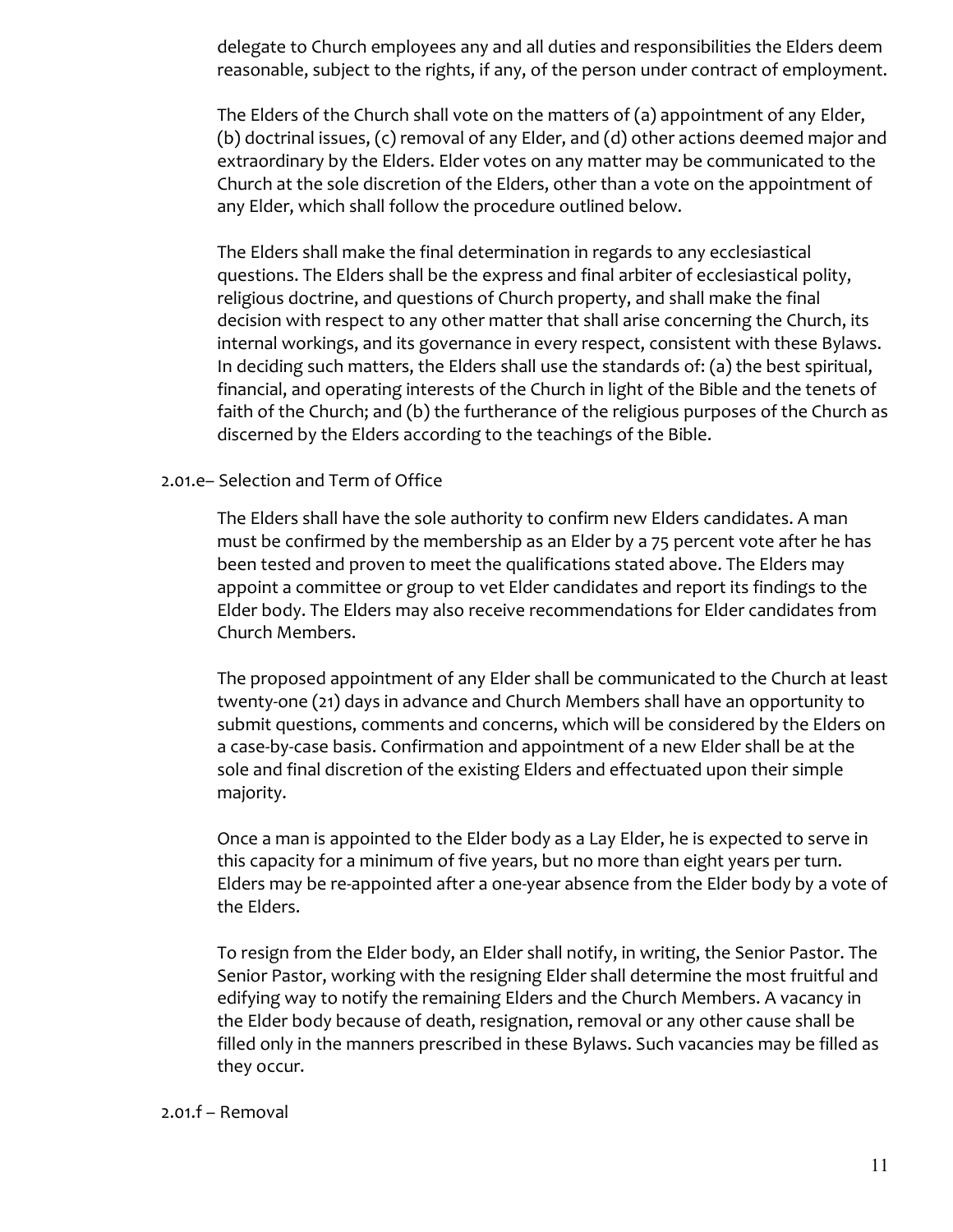Any Elder, other than the Senior/Lead Pastor (2.01.b.3, 2.01.b.4) may be removed from the office for valid cause. Discipline of Elders must be consistent with the standards set forth within this document for all membership. The Elder body will determine the specific procedure for removal. This procedure may be altered, amended, repealed or restated by a resolution of the Elders. The Elders shall have the sole authority to remove an Elder.

A written notice of the proposed removal of any Elder shall be given to such Elder at least ten (10) days prior to the meeting at which an action to effectuate such removal is to be taken to ensure that the Elder is given a reasonable opportunity to defend himself. The Elder shall have the opportunity to answer the charges in the presence of his accusers, but shall not be present during the discussion and vote on his removal. Such removal shall take place only upon and after a simple majority of the Elders.

Any Elder under church discipline will forfeit all Elder rights during the discipline process but will not be replaced unless restoration is not achieved.

#### 2.01.g – Elder Meetings

Regular meetings of the Elders shall be held in a location that the Elders deem from time to time.

Any meeting may be held by conference telephone or similar communication equipment, as long as all of the Elders participating in the meeting can hear one another. All Elders participating telephonically shall be deemed present at such meetings.

2.01.h – Definition of Quorum and Simple majority

A proper quorum is defined as seventy-five percent (75%) of the Lay Elders and seventy-five percent (75%) of the Vocational Elders. A quorum is required for voting matters.

A simple majority must be equal to or greater than seventy-five percent (75%) of the Elders present. Voting by proxy is prohibited.

2.01.i– Definition of Lay Elders and Vocational Elders

Lay Elders are defined as those Elders who are not in the employ of the Church as a regular part-time or full-time staff member. Vocational Elders are defined as those Elders who are in the employ of the Church as a regular part-time or full-time staff member.

#### 2.02 – Officers

 The Elders of the church will recruit from within the Membership people to function in the roles legally designated for incorporation.

1. The Chairman of the Corporation shall be the Senior/Lead Pastor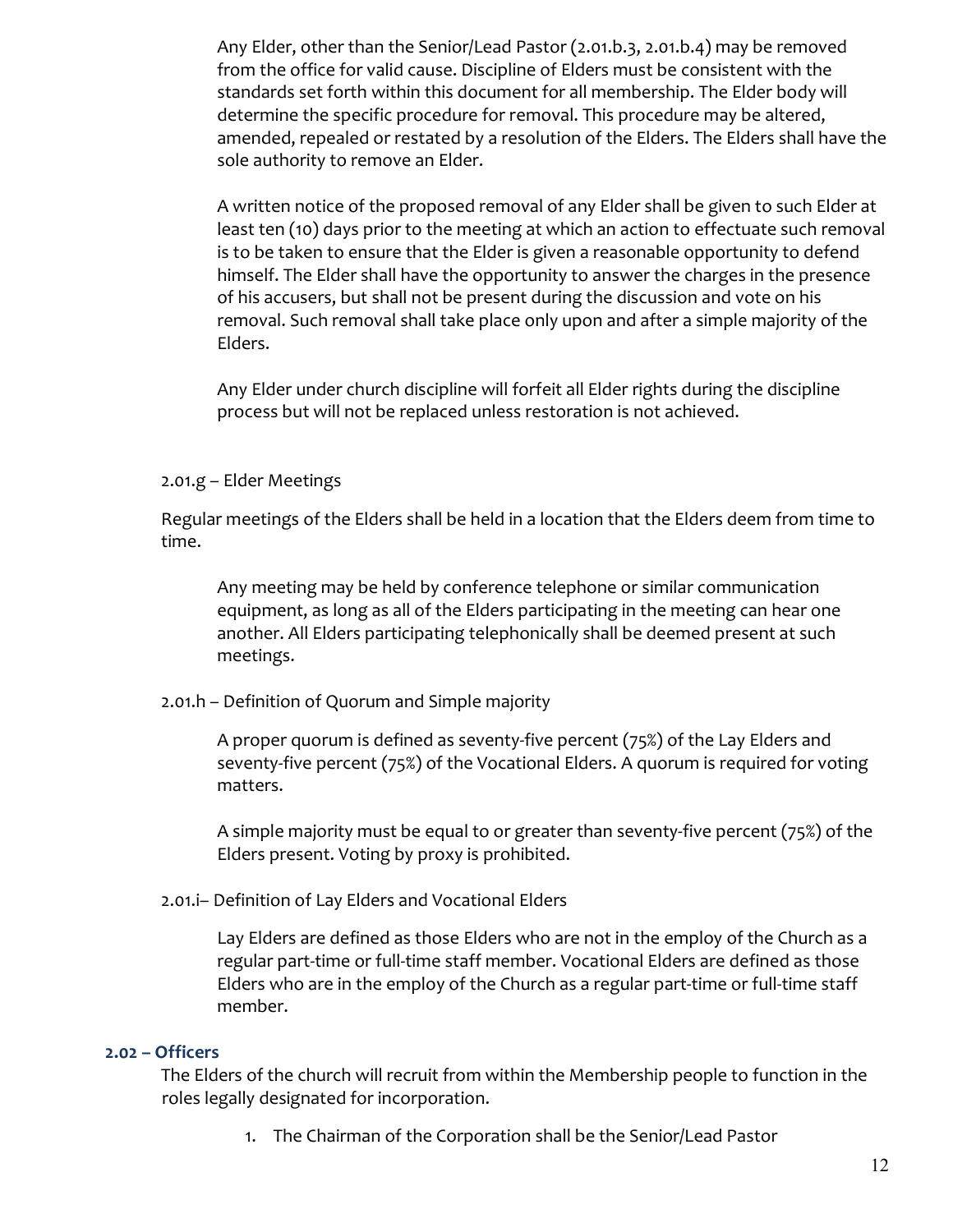- 2. The Clerk of the Corporation shall be the Chairman of Deacons
- 3. The Treasurer of the Corporation shall be the Financial Leader or a member appointed by the Elders.

## 2.03 – Church Staff

- 2.03.a All personnel employed by the Church shall act in accordance with the current Elder-approved Personnel Policies and Procedures (to be completed by Elder Body) document, as it may be revised, amended or restated from time to time. The Church will reserve employment for men and women who believe and confess essential biblical convictions and act in accordance with such. Additionally, the Church reserves the right to terminate the employment of any existing employee who fails to meet this general standard of faith and practice.
- 2.03.b The Senior/Lead Pastor will oversee and lead the church staff.
	- 1. He will be responsible for directing, evaluating, and correcting all of those employed by the church.
	- 2. He may delegate to oversight of some staff personal to others within the leadership hierarchy.
	- 3. He will keep private records of all staff discipline and major correction.
- 2.03.c The Senior/Lead Pastor will oversee the hiring, the priority of hired positions, and the removal of personnel.
	- 2.03.c.1 The hiring of all part-time and/or non-ministerial staff will be subject to the Senior/Lead Pastor's discretion.
	- 2.03.c.2 The hiring of all ministerial staff will be accomplished through a Search Team model with any candidate having the Senior/Lead Pastor's approval prior to any presentation to the church.
	- 2.03.c.3 The removal of any ministerial staff member must be initiated by the Senior/Lead Pastor. He has the authority to place any staff member on immediate paid leave pending an Elder review of the situation. The Elders must be in contact with the staff member in question within three  $(3)$ business days. The staff member will be given an opportunity to answer any charges made by the Senior/Lead Pastor.

The Elders after reviewing will determine whether to proceed with disciplinary actions or to proceed with removal actions. The Elders do have the authority to terminate the employment of said staff member. The church must be notified to an appropriate level of detail within ten (10) days of the staff member being notified.

## 2.04 – Deacons

Deacons are members of the local church, filled with the Spirit, wise, and godly in their life and doctrine, who are set apart by the congregation for specific practical ministries in order to free the elders to carry out the ministry of the Word and prayer and to protect the unity of the body.

#### 2.04.a – Number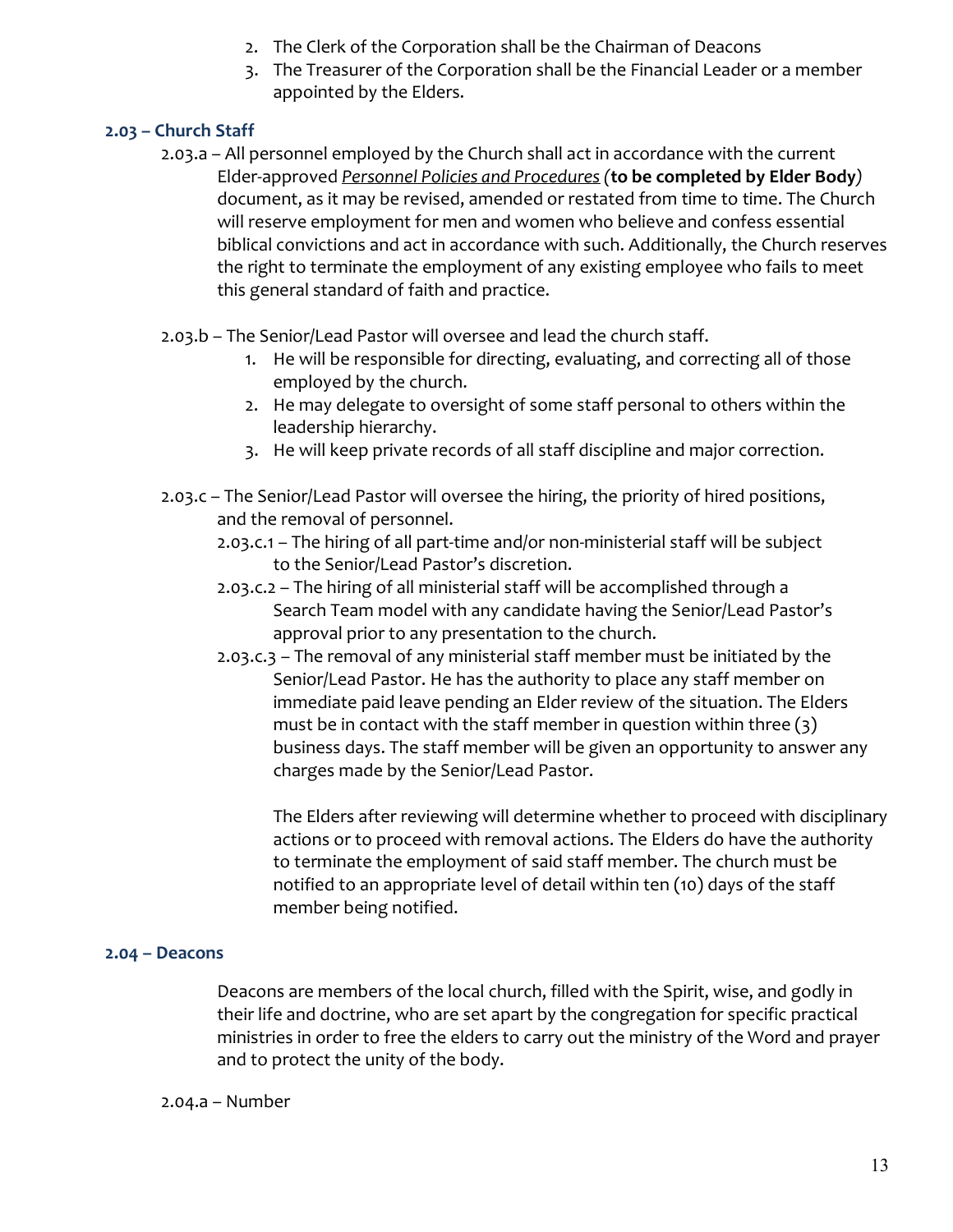The Elders shall appoint the number of Deacons required to meet permanent and short-term needs of the Church.

2.04.b – Qualification and Definition

Deacons may be men or women, to meet the qualifications as specified in I Timothy 3:8-13.

Deacons must have been a member of The Mount Church for one (1) year prior to nomination and must be at least twenty-one (21) years of age.

In the past the Deacons of The Mount Church served a dual role. Acting as both Deacons and Elders the church only ordained men to serve in this capacity. We believe the Bible does clearly teach that Eldership in the local church is reserved for men. (see 2.01.c) However, the Bible does not have the same teaching for the Deaconship. As The Mount Church aligns with a biblical governance structure or Elders and Deacons we will bring the duality of deaconship to an end and free women to be fully recognized as Deacons.

#### 2.04.c – Election Term

Deacons will serve a term of three (3) calendar years with one year off between terms.

#### 2.04.d – Responsibilities

The responsibility of the Deacons is not explicit within the biblical text. The overall responsibility of the deacons is to assist the Elders in their service and equipping functions. The Deacons will organize under the leadership of the Chairman of Deacons and the Elders to best accomplish their roles.

#### 2.04.e – Deacon Chairman

The Deacons will nominate and vote on their chairman annually in January. A Deacon may serve as chairman in consecutive years. Due to the relationship between the Elders and the Deacon Chairman, spouses of Elders are prohibited from serving as Chairman of the Deacon Team.

#### 2.04.f – Vacancies

If a Deacon is removed from service, either voluntarily or involuntarily, the appointment of a successor Deacon will follow the Appointment and Confirmation process below.

#### 2.04.g – Appointment and Confirmation

Deacons are to be nominated by the church membership. A list of all eligible men and women will be provided to the church along with instructions. The instructions will direct the membership to choose double the vacancies within the Deacon body. The Chairman of Deacons will then oversee the initial contact of the top nominees,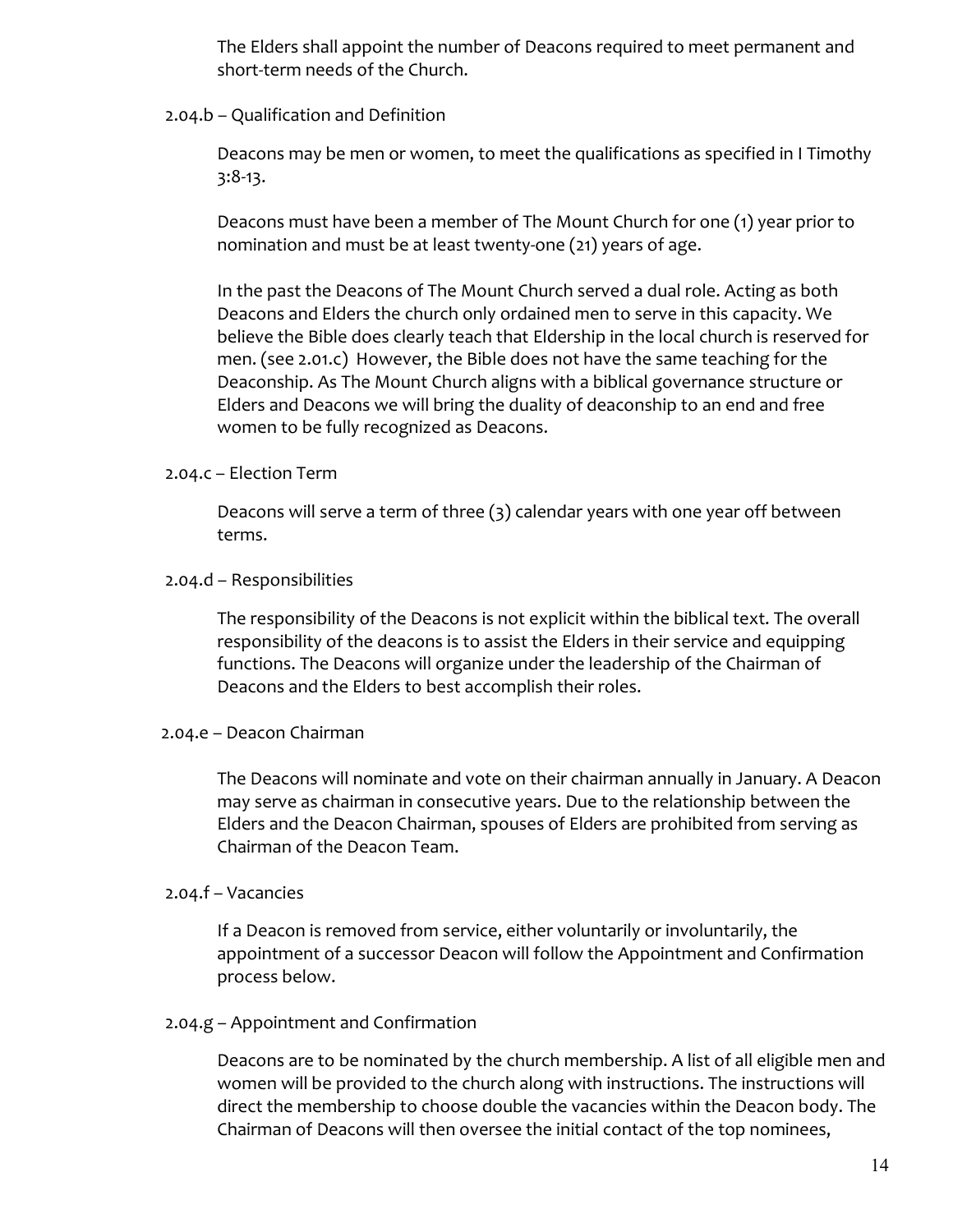gauging their interest, willingness, and preparation for service. Upon indentifying candidates equaling double the deacon vacancies the church will vote.

Upon appointment the new Deacons will be ordained within a public worship service.

2.04.h – Removal

Any Deacon may be removed from office for valid cause. A written notice of proposed removal of any Deacon shall be given to the Elders at least ten (10) days prior to the meeting at which an action to affect such removal is to be taken to ensure that the Deacon is given a reasonable opportunity for defense. The Deacon shall have the opportunity to answer the charges in the presence of his or her accusers, but shall not be present during the discussion and vote on his or her removal.

## Article III – Ordination and Licensing

While we find no instruction in the New Testament concerning the practice of ordination there are numerous texts which indicate a "setting apart," "anointing," "laying on of hands" and "sending out" (Acts 14:23; 1 Tim. 2:7; Titus 1:5; Acts 6:6, Acts 13:3; 1 Tim. 4:14 and 2 Tim. 1:6).

The Mount Church will provide a Ministerial Licensing and Ministerial Ordination, Deacon Ordination, and Lay Elder Ordination. All of which are a vote of confidence and commitment from the church to the recipient. Each offering carries with it differing processes and responsibilities to be determined by the Elders.

#### Article IV – Church Discipline

Church discipline is a necessary mark of a healthy church and shall be applied in cases of sexual misconduct, gossip, divisiveness, dishonesty, and various other expressions of sin. In accordance with the biblical pattern generally outlined in Matthew 18:15-17, a person who evidences such sin will be confronted in an initial one-on-one meeting, followed by escalating engagement by members and pastoral staff and eventually Elders.

Where the steps of discipline are exhausted in cases of unrepentant and/or habitual sin, the Elders will consider removing a person from membership with the hope of eventual reconciliation and restoration. This removal may or may not include a prohibition to attend Church services and events, depending on the circumstances. In addition, it might include public disclosure of removal from membership and the circumstances leading to this decision to the corporate membership of the Church. Those so disciplined will in turn be restored to fellowship when the Elders have determined that appropriate repentance has occurred.

## Article VI – Indemnification

#### 6.01 – Powers of the Church

6.01.a – Powers to Indemnify and Hold Harmless

The Church may indemnify and hold harmless to the full extent permitted by applicable law each person who was or is made a party to or is threatened to be made a party to or is involved (including, without limitation, as a witness in any actual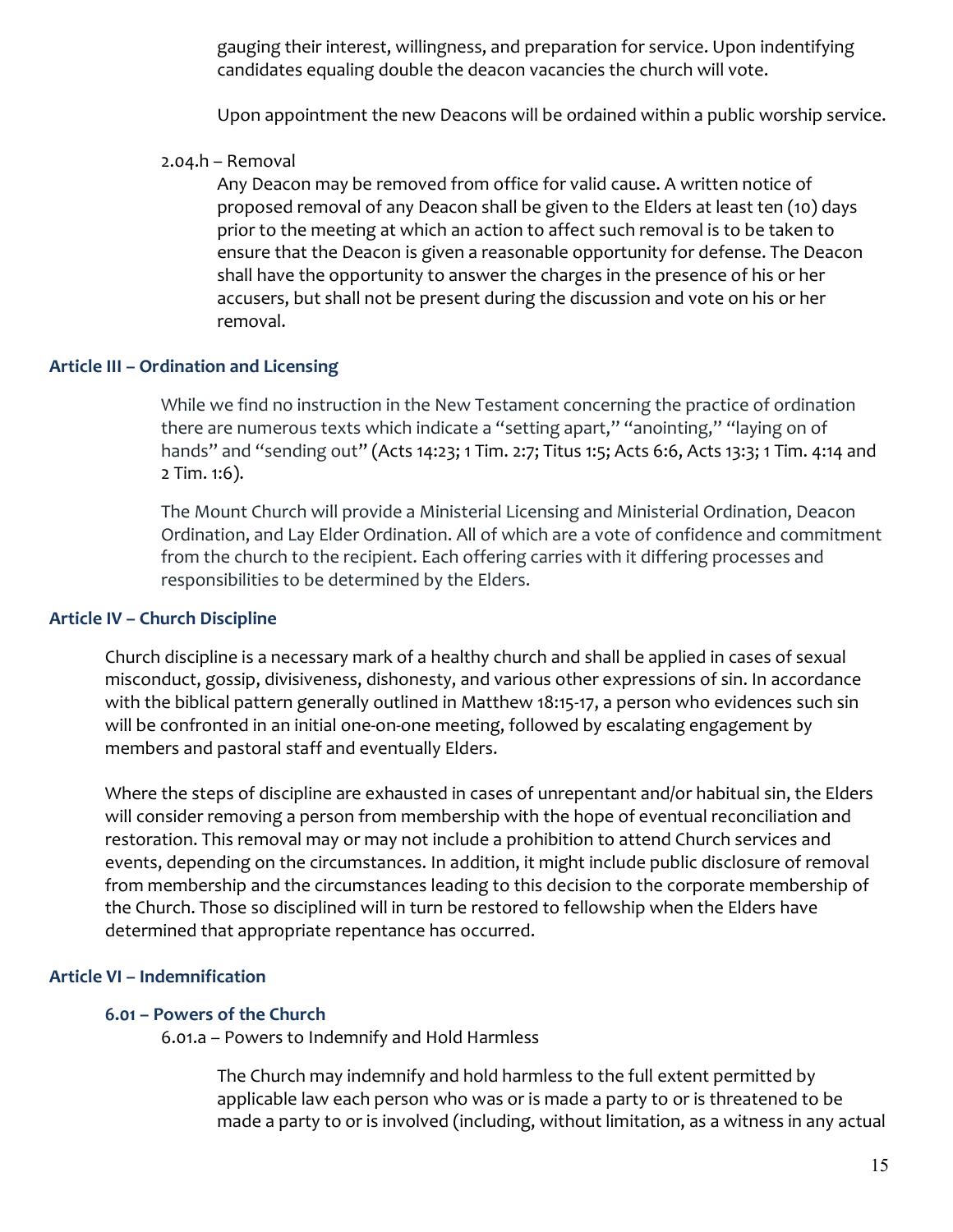or threatened action, suit or other proceeding, whether civil, criminal, administrative or investigative, and whether formal or informal) hereinafter a "proceeding," by reason of the fact that he or she is or was a director, officer, employee or agent of the Church or, being or having been such a director, officer, employee or agent, he or she is or was serving at the request of the Church as a director, officer, employee, agent, trustee or in any other capacity of another corporation or of a partnership, joint venture, trust or other enterprise, including provision of services with respect to any employee benefit plans, whether the basis of such proceeding is a legend action or omission in an official capacity or in any other capacity while serving as a director, officer, employee, agent, trustee or in any other capacity, against all expenses, liability and loss (including, without limitation, attorneys fees, judgments, fines, ERISA or PPACA excise taxes or penalties and amounts to be paid in settlement) actually but reasonably incurred or suffered by such person in connection therewith. Such indemnification may continue as to a person who has ceased to be a director, officer, employee or agent of the Church and shall inure to the benefit of his or her heirs and personal representatives.

#### 6.01.b – Powers to Pay Expenses in Advance of Final Disposition

The Church may pay expenses incurred in defending any proceeding in advance of its final disposition (hereinafter "advancement of expenses"); provided, however, that any advancement of expenses shall be made to or on behalf of a director, officer, employee or agent only upon delivery to the Church of an undertaking, by or on behalf of such director, officer, employee or agent, to repay all amounts so advanced if it shall ultimately be determined by final judicial decision from which there is no further rights to appeal that such director, officer, employee or agent is not entitled to be indemnified under this article or otherwise, which undertaking maybe unsecured and maybe accepted without reference to financial ability to make repayment.

## 6.01.c – Expansion of Powers

If the South Carolina Business Organizations Code is amended in the future to expand or increase the power of the Church to indemnify, to pay expenses in advance of final disposition, to enter into contracts or to expand or increase any similar or related to power, then, without any further requirement of action by the Church or any other person, the powers described in this article shall be expanded and increased to the fullest extent permitted by the applicable provisions of South Carolina Business Organization or other applicable law.

#### 6.01.d – Limitation of Powers

Indemnification shall be limited to reasonable expenses actually incurred by the person in connection with the proceeding under this article if the person is found liable to the Church or is found liable on the basis that he or she improperly received personal benefit. Indemnification shall not be made in respect to any proceeding in which the person has been found liable for willful or intentional misconduct in the performance of his or her duty to the Church. No indemnification shall be provided to any person if the Church is prohibited by the law has been in effect from paying such indemnification.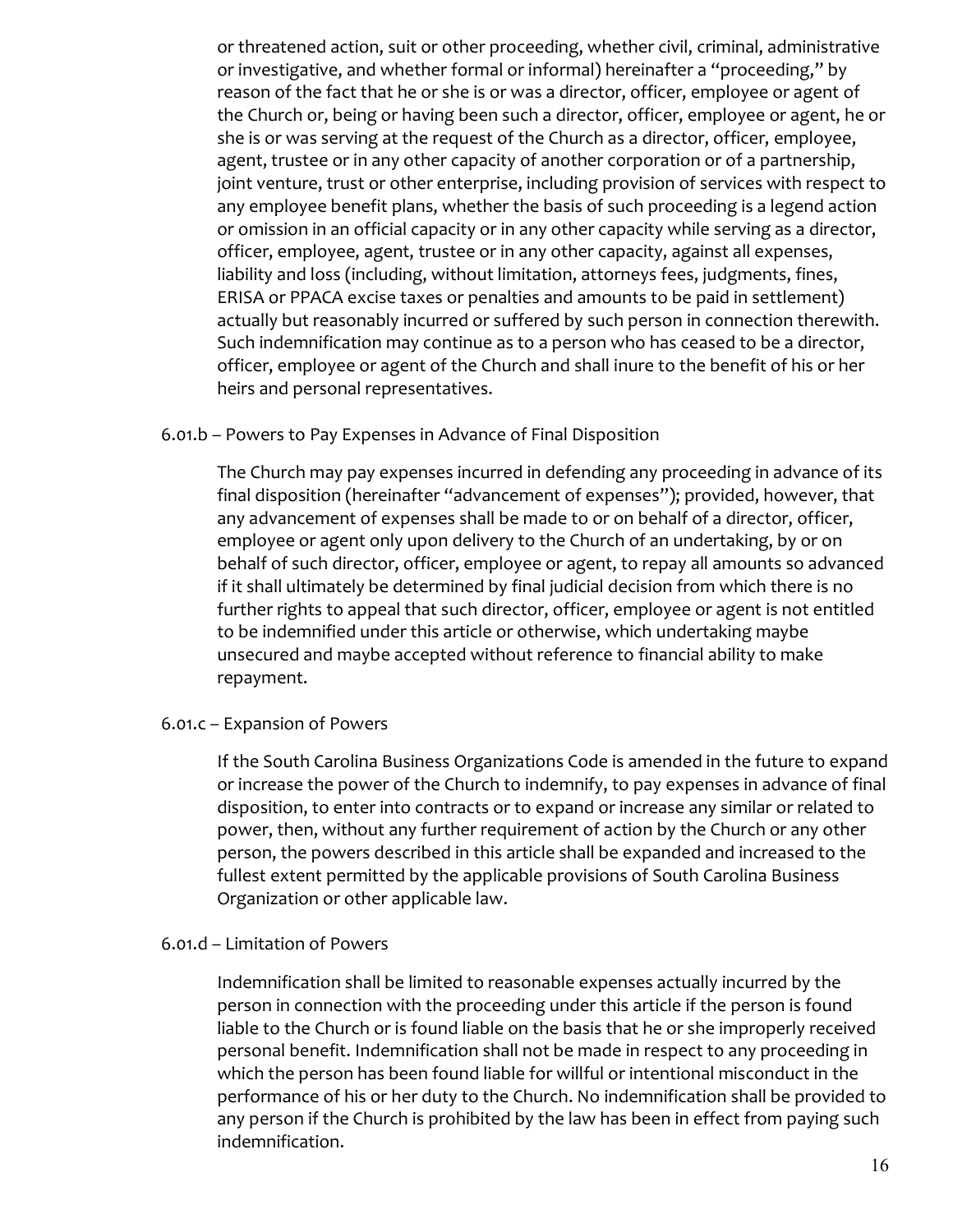## 6.02 – Indemnification

6.02.a – Directors

To the maximum extent permitted by Code, as amended from time to time (provided, however, that if an amendment to the Code in any way limits or restricts the indemnification rights permitted by law as of the date of adoption of these Bylaws, such amendment shall apply only to the extent mandated by law and only to activities of persons subject to indemnification under this document which occur subsequent to the effective date of such amendment), the Church shall indemnify and advance expenses to any person who is or was a director (either elected or ex-officio), an officer of the Church, or a member of its Executive Team, or to such person's heirs, executors, administrators and legal representatives, for the defense of any threatened, pending, or completed action, suit or proceeding, whether civil, criminal, administrative, or investigative, and whether formal or informal (the "Proceeding"), to which such person was, is or is threatened to be made, a named defendant or respondent, which indemnification and advancement of expenses shall include counsel fees actually incurred as a result of the Proceeding or any appeal thereof, reasonable expenses actually incurred with respect to the Proceeding, all fines, judgments, penalties and amounts paid in settlement thereof, subject to the following conditions: (a) the Proceeding was instituted by reason of the fact that such person is or was a director, an officer of the Church or a member of its Executive Team; and (b) such person conducted himself in good faith, and he reasonably believed (i) in the case of conduct in his official capacity with the Church, that his conduct was in its best interest; (ii) in all other cases, that his conduct was at least not opposed to the best interests of the Church; and (iii) in the case of any criminal proceeding, that he had no reasonable cause to believe his conduct was unlawful. The termination of a proceeding by judgment, order, settlement, conviction, or upon a plea of nolo contendere or its equivalent is not, of itself, determinative that the director, officer of the Church or member of its Executive Team did not meet the standard of conduct herein described.

## 6.02.b – Permissive Indemnification

The Church may, to the maximum extent permitted by Code, as amended from time to time (provided, however, that if an amendment to the Code in any way limits or restricts the indemnification rights permitted by law as of the date of adoption of these Bylaws, such amendment shall apply only to the extent mandated by law and only to activities of persons subject to indemnification under this document, which occur subsequent to the effective date of such amendment), indemnify and advance expenses in a Proceeding to any person who is or was an employee or agent of the Church, or to such person's heirs, executors, administrators and legal representatives, to the same extent as set forth above, provided that the Proceeding was instituted by reason of the fact that such person is or was an employee or agent of the Church and met the standards of conduct set forth. The Church may also indemnify and advance expenses in a Proceeding to any person who is or was an employee or agent of the Church to the extent doing so is consistent with public policy or as may be provided by these Bylaws, by contract, or by general or specific action of the Elders.

## 6.02.c – Character of Rights

The rights to indemnification and advancement of expenses conferred by or pursuant to this article shall be deemed contract rights, but only to the extent applied. For all other